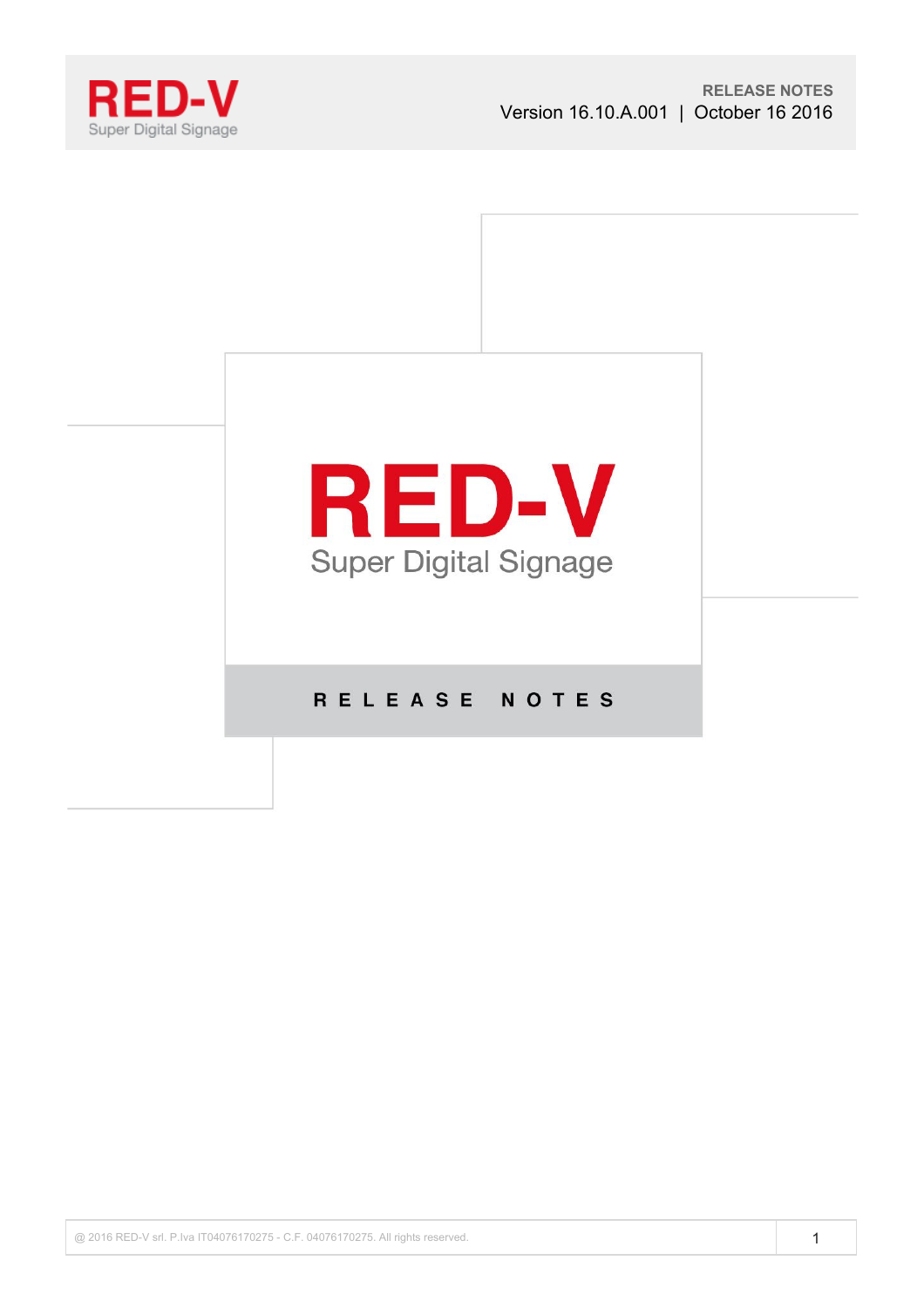

# Release notes

This document contains the release notes for RED-V Server ver. 16.10.A.001.

The current versions for the media player apps are:

- Starter: 1.17.0
- Launcher: 6.0.0
- Downloader: 6.0.0
- Player: 6.0.0
- WebPlayer: 5.2.0

# **NEW FEATURES AND FUNCTIONALITIES**

# **Animations for image slideshows**

Added new animations for image slideshows: slide from left or right, bounce in from the four directions (from top, bottom, right and left). It's also possible to set the duration of the animations in seconds and to set Random animations among the supported ones.

# **Ken Burns effect**

Ken Burns effect is now supported on image areas.

The Ken Burns effect is a type of panning and zooming effect used in video production from still imagery (from [https://en.wikipedia.org/wiki/Ken\\_Burns\\_effect\)](https://en.wikipedia.org/wiki/Ken_Burns_effect).

# **PDF support**

It's now possible to upload PDF documents (on both RED-V Server and RED-V ONE) and create programs with PDF areas. The RED-V players are capable to render the document as a slideshow of images, where every page is an image. Animations are supported as well on these areas.

# **HDMI on-off scheduling**

#### **NOTE: available only on RXV A740-R players with firmware v. 24 or above**

Added Command Channel support for adding HDMI ON and OFF commands scheduling. Command channels allow to schedule for every week day when the HDMI output is ON or OFF.